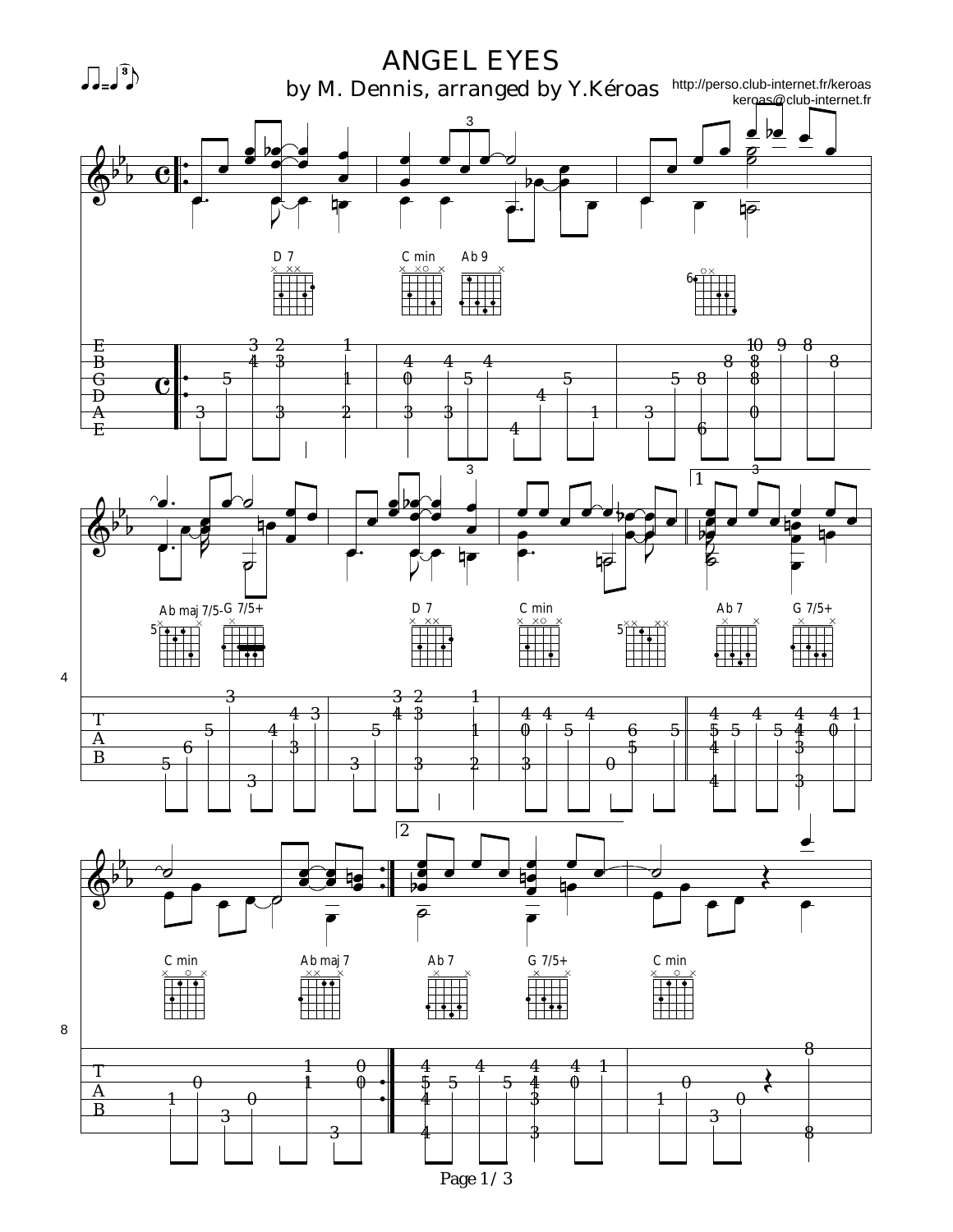ANGEL EYES - by M. Dennis, arranged by Y.Kéroas